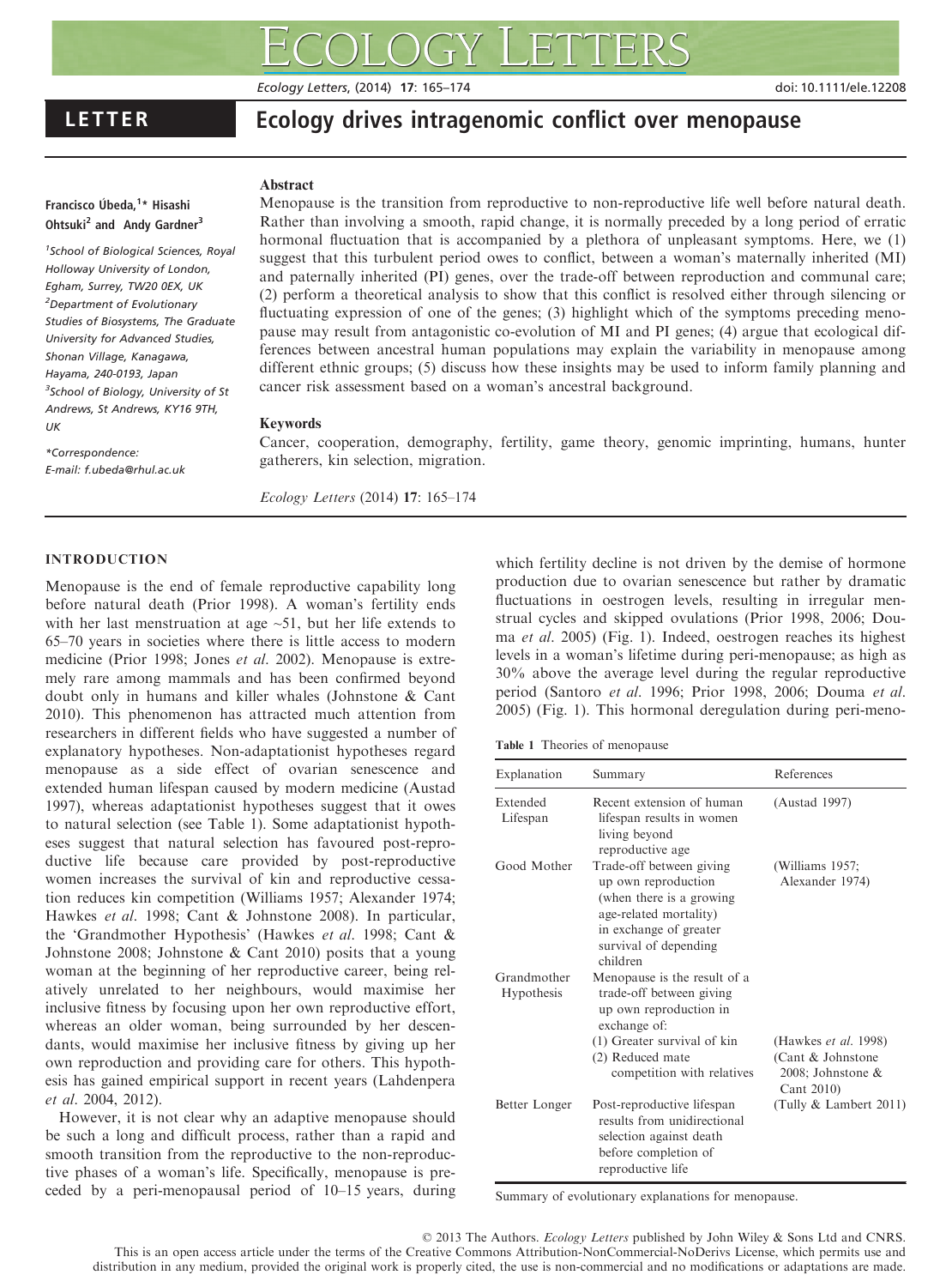

Figure 1 Menopause and peri-menopause endocrinology. (a) Schematic representation of oestrogen levels during a woman's lifetime [adapted from Prior (2006) and Douma et al. (2005)]. Menarche occurs between ages 12-13 (Butts & Seifer 2010), peri-menopause begins between ages 35 and 40 (Douma et al. 2005; Voorhuis et al. 2010) and terminates with menopause at age 51 (Butts & Seifer 2010), the life expectancy is 65–70 among modern hunter gatherers with no access to modern medicine (Jones et al. 2002). (b) Length of menstrual cycles at different ages. The average age and standard errors are provided. (Ferrell et al. 2005). (c) Fertility as a function of cycle length (Small et al. 2006).

pause results in a plethora of unpleasant symptoms, including psychological (e.g. mood-swings, depression), vaso-motor (e.g. hot flashes, night sweats) and reproductive (e.g. painful intercourse, vaginal dryness) disorders (Gold et al. 2000; Avis et al. 2001). Interestingly, these symptoms often appear to be working at cross-purposes (Prior 1998, 2006). Duration, hormonal chaos and contradictory symptoms, taken together, suggest that peri-menopause is a detrimental process, from a woman's perspective.

Moreover, the turbulent physiology of peri-menopause and the timing of menopause do not appear to owe to constraint, as both phenomena are highly variable among different ethnic groups (Avis et al. 2001; Gold et al. 2001; Butts & Seifer 2010). For example, even after controlling for confounding variables: African Americans experience a longer peri-menopause, with intensified vaso-motor symptoms, that terminates in earlier menopause, whereas Japanese Americans experience a shorter peri-menopause, with milder vaso-motor symptoms, that terminates in later menopause (Gold et al. 2000, 2001; Avis et al. 2001; Henderson et al. 2008; Butts & Seifer 2010). In particular, vaso-motor symptoms are 2.5 times more prevalent among African Americans (1.56%) than among Japanese Americans (0.63%) (Gold et al. 2001). Furthermore, premature ovarian failure (i.e. menopause before the age of 40) is 10 times more prevalent among African Americans (1.4%) than among Japanese Americans (0.14%) (Luborsky et al. 2003).

Here, we suggest that the duration and turbulent nature of peri-menopause owes to intragenomic conflict between a woman's maternally inherited (MI) and paternally inherited (PI) genes. Intragenomic conflict refers to instances in which natural selection favours genes with opposing phenotypic effects expressed in the same individual, and has been associated with several medical disorders (Wilkins & Úbeda 2011). We show that the ecological factors which, according to the Grandmother Hypothesis (Hawkes et al. 1998; Cant & Johnstone 2008), have driven the evolution of a menopause in humans, may also drive intragenomic conflicts over reproductive schedules. In particular, as a result of female-biased dispersal and/or male-biased adult mortality or variance in reproductive success, a woman's PI genes are favoured to promote an earlier menopause, to the benefit of her social group, while her MI genes are favoured to promote a later menopause, to the detriment of her social group. Under this view, the period of active intragenomic conflict defines the turbulent peri-menopausal stage of a woman's life.

We develop a 'battleground model' to assess how this conflict between a woman's MI and PI genes unfolds as she ages. We also develop two 'resolution models', founded upon the biology of fertility, to assess possible outcomes of this conflict. We use these models to make explicit predictions about the imprinting status of genes that underpin menopause in general and primary ovarian insufficiency in particular. We also show that the erratic hormonal fluctuations (and related symptoms) experienced by peri-menopausal women are a suggestive of such conflict. These models allow us to link, for the first time, the symptoms of menopause to ancestral human ecology. We discuss the implications for personalised family planning and medicine.

#### MATERIALS AND METHODS

We employ an inclusive-fitness model to explore selection acting on genes with different parental origin coding for fertility in females. Models that explore the existence of conflict between evolutionary agents are termed battleground models. Having established the conditions under which genes with different parental origin might be in conflict, we employ two game theory models to explore the evolutionary outcomes of this conflict. These models differ in the mechanisms for controlling fertility. Models that explore the outcome of conflict between evolutionary agents are termed resolution models.

### Battleground model

We build upon the model of Ubeda & Gardner (2012). This considers an infinite population of diploid individuals subdivided into social groups. Upon reaching maturity, women and men disperse to new groups with probabilities  $d_f$  and  $d_m$ respectively, and otherwise remain in their natal groups. This allows consideration of any type of residential system, including matrilocality  $(d_f < d_m)$ , bilocality  $(d_f = d_m)$  and patrilocali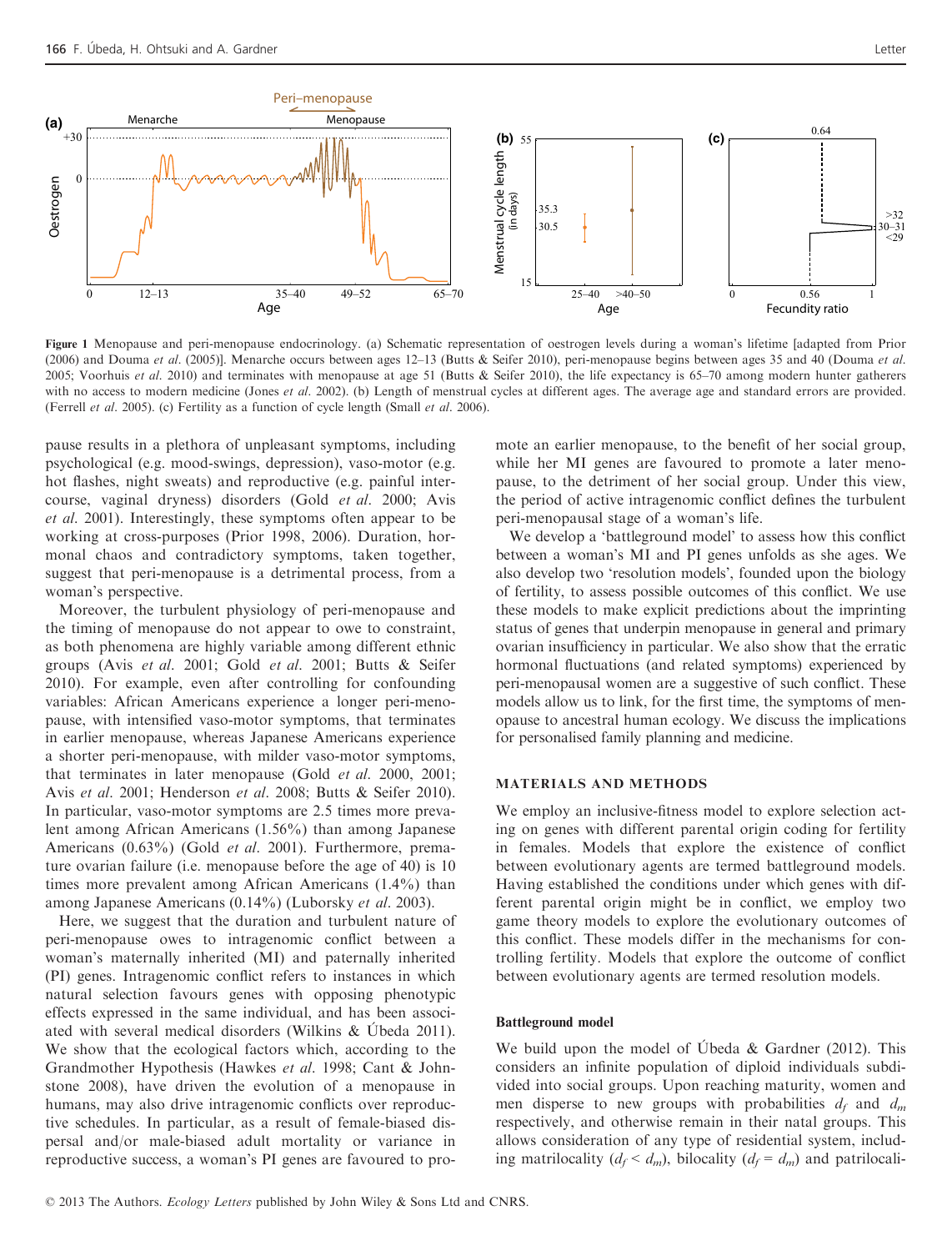ty  $(d_f > d_m)$ . Mating follows dispersal, and occurs at random between women and men within each group. The probabilities that two random juveniles born in the same group share the same mother and same father are  $\alpha$  and  $\beta$ , respectively. This allows consideration of any type of reproductive system, including monogamy ( $\alpha \approx \beta$ ), polygyny ( $\alpha < \beta$ ) and polyandry  $(\alpha > \beta)$  (Ubeda & Gardner 2012).

Whereas Úbeda & Gardner (2012) considered generic social traits, here we focus on reproductive traits. We consider that a woman can allocate her limited resources either into raising juveniles in her social group or else into producing her own offspring. By increasing her investment into raising neighbouring juveniles, a woman improves their survival to adulthood by an amount  $b$  while reducing the number of her own children she would otherwise have raised to adulthood by an amount  $c$ . We are interested in finding out how a woman's valuation of neighbouring juveniles relative to the production of her own offspring changes as she ages. This is a combination of the coefficient of relatedness of a woman of age  $t$  to her neighbouring juveniles  $r_{Ax|t}$ , and the level of competition a between related individuals. First, we determine the condition for selection to favour a reduction in fertility of a woman of age t, and write this as  $c/b \leq S_t$ , where  $S_t$  defines the 'potential for sterility at age  $t$ '. That is, menopause is selectively favoured when  $S_t$  is above the threshold  $S^* = c/b$ , which we term the 'menopause threshold'.

More specifically, we separate the potentials for sterility at age *t* when the gene expressed is MI  $(S_{\overline{M}|t})$  vs. PI  $(S_{\overline{P}|t})$ :

$$
S_{\overline{M}|t} = \frac{(1-a)r_{Ax,\overline{M}|t}}{1 - a r_{Ax,\overline{M}|t}}
$$
(1*a*)

$$
S_{\overline{P}|t} = \frac{(1-a)r_{Ax,\overline{P}|t}}{1 - a r_{Ax,\overline{P}|t}}.
$$
\n(1b)

These expressions correspond to eqns (A.01–A.14) of Ubeda & Gardner (2012). Substituting  $r_{Ax, \overline{M}|t}$ ,  $r_{Ax, \overline{P}|t}$  and a into  $S_{\overline{M}|t}$ and  $S_{\overline{P}|t}$  — our eqns (1a) and (1b) respectively — yields recursions for the potentials for sterility via the MI and PI genes in terms of the ecological parameters: dispersal  $(d_m, d_f)$ , mating system  $(\alpha, \beta)$  and mortality  $(\mu_m, \mu_f)$ . Iterating these recursions, we calculate the potentials for sterility via the MI and PI genes as functions of the age of the focal female, given a set of numerical values for the ecological parameters (method used to generate Fig. 2).

# Resolution models

The battleground model establishes the ecological conditions under which there is a conflict of interest between a woman's MI and PI genes. Here, we develop two game theory models to investigate the antagonistic interaction between MI and PI genes. The difference between these two models lies in the different modes by which a woman's genes control her fertility.

#### Directional control

For the purpose of biological concreteness and illustration, we consider the role played by the number of primordial ovarian follicles on a woman's fertility. Ovaries carry a stock of



Figure 2 Conflict over menopause. (a) Potential for sterility of the MI gene (red), PI gene (blue), and MI and PI combined (black) as a function of age. (b) Intragenomic conflict as a function of age. Before the age  $t^*$ natural selection favours genes that promote fertility both when MI and PI (no conflict). Between the ages  $t^*$  and  $t^*$  natural selection favours genes that promote fertility when MI but sterility when PI (conflict). From  $t^M$  on, natural selection favours genes that promote sterility both when MI and PI (no conflict). To elaborate (a and b) we assume that  $\alpha = \beta = 0.1$  and  $\mu_m = \mu_f = 0.1$  and we consider two cases of female-biased dispersal: less female bias when  $d_m = 0.1$  and  $d_f = 0.4$ , and more female bias when  $d_m = 0.1$  and  $d_f = 0.6$ .

 $\sim$ 300 000 ovarian follicles by 5 months of gestational age, which then undergoes a decline throughout a woman's life (Wallace & Kelsey 2010). Menopause is caused by the depletion of the ovarian follicle stock, and occurs at age  $\sim$ 51 when  $\sim$ 1000 follicles remain (Wallace & Kelsey 2010). However, this decline is not uniform: at age  $\sim$ 38, when  $\sim$ 16 000 ovarian follicles remain, there is a marked increase in the rate of ovarian follicle attrition (Richardson et al. 1987; Faddy et al. 1992; Wallace & Kelsey 2010), a phenomenon that is unknown in other mammals (Jones & Krohn 1961; Gosden & Telfer 1987; Nichols et al. 2005; Jones et al. 2007).

We consider a locus that modifies a woman's fertility by altering the stock or rate of decline of ovarian follicles (atresia). We denote the expression levels of the MI and PI genes by  $x_{\overline{M}}$  and  $x_{\overline{P}}$  respectively. We assume that these combine additively to determine the total level of expression of that locus, i.e.  $x = x_{\overline{M}} + x_{\overline{P}}$ .

We consider that fertility is a function of the total level of expression of this gene, i.e.  $f = F(x)$ . We use the term 'fertility inhibitor' to refer to any locus whose greater expression reduces the stock (or accelerates atresia) of ovarian follicles, inhibiting fertility (Fig. A2). In contrast, we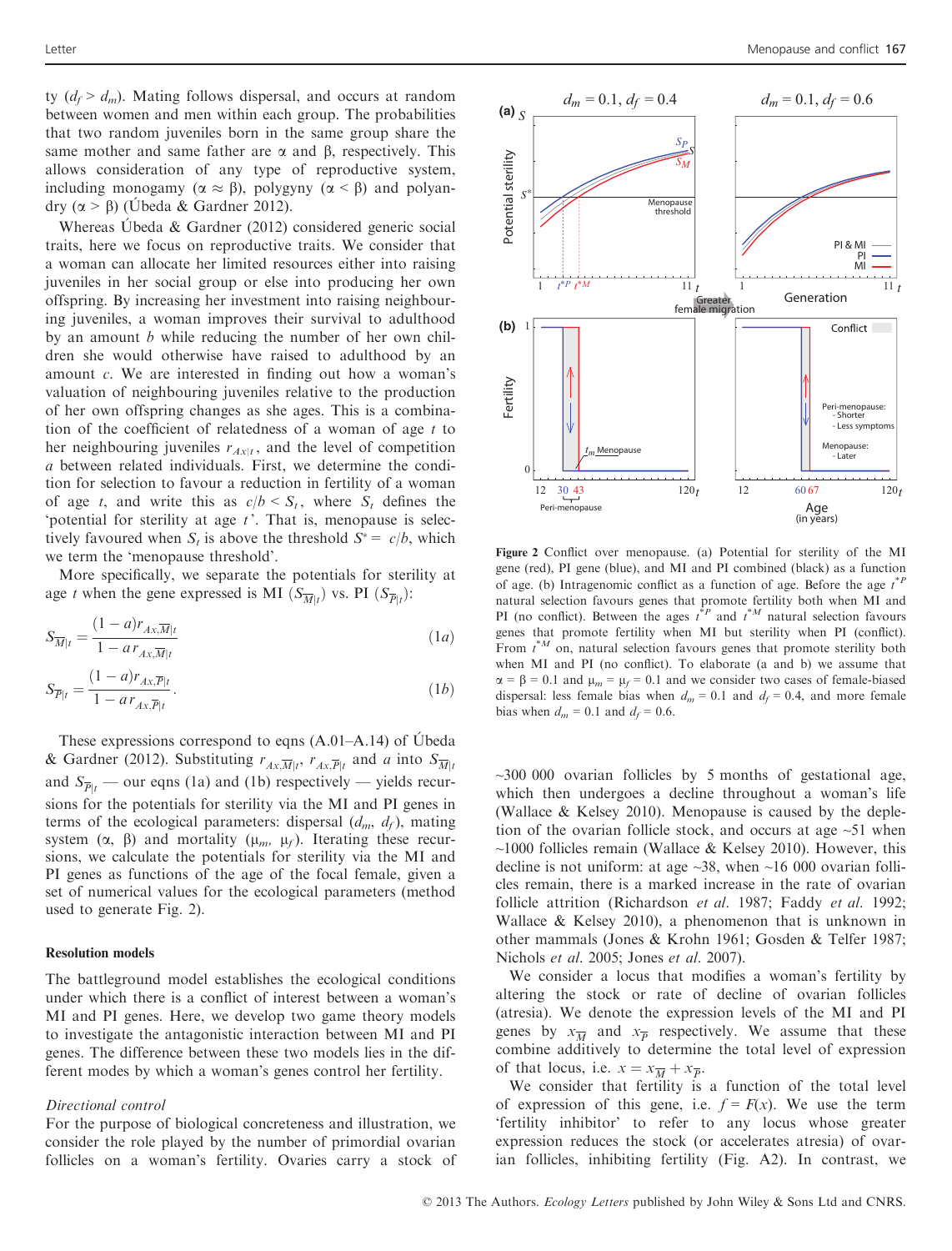use the term 'fertility enhancer' to refer to any locus whose greater expression augments the stock (or slows atresia) of ovarian follicle, enhancing fertility (Monget et al. 2012) (Fig. A2). For simplicity, we model a fertility enhancer but symmetrical results can be derived for a fertility inhibitor.

We assume that the payoffs  $u_{\overline{M}} = V_{\overline{M}}(f)$  and  $u_{\overline{p}} = V_{\overline{p}}(f)$ — gained by the MI and PI genes respectively — are unimodal functions, with  $V_{\overline{M}}$  and  $V_{\overline{P}}$  reaching their maxima at  $f^{*\overline{M}}$ and  $f^{*P}$  respectively (Fig. A2-i). For simplicity, we assume that the MI gene is favoured for greater fertility than the PI gene, i.e.  $f^{*\overline{M}} > f^{*\overline{P}}$  (Fig. A2; symmetrical results can be derived when the direction of the conflict is reversed, i.e.  $f^{* \overline{P}} > f^{* \overline{M}}.$ 

Consequently, the payoffs for the MI and PI genes are functions of the total level of expression, i.e.  $u_{\overline{M}} = V_{\overline{M}}(F(x)) = U_{\overline{M}}(x)$  and  $u_{\overline{P}} = V_{\overline{P}}(F(x)) = U_{\overline{P}}(x)$ . Let  $x^{*\overline{M}}$  and  $x^{*\overline{P}}$  be the total levels of expression that maximise fertility for the MI and PI copies, respectively, i.e.  $f^{*M} = F(x^{*M})$  and  $f^{*P} = F(x^{*P})$  (Fig. A2). From our assumption that  $V_{\overline{M}}$  and  $V_{\overline{P}}$  are unimodal it follows that  $U_{\overline{M}}$  and  $U_{\overline{P}}$ are also unimodal, with  $U_{\overline{M}}$  and  $U_{\overline{P}}$  reaching their maxima at  $x^{*\overline{M}}$  and  $x^{*\overline{P}}$  respectively. From our assumptions that the locus is a fertility inhibitor and the sense of conflict being  $f^{*M} > f^{*P}$ it follows that  $x^{*P} > x^{*M}$  (Fig. A2).

In particular, we use Gaussian payoff functions, which satisfy the above assumptions:

$$
U_{\overline{M}}(x) = e^{-\left[\frac{x - x^{*\overline{M}}}{s}\right]^2}
$$
 (2a)

$$
U_{\overline{P}}(x) = e^{-\left[\frac{x - x^{*\overline{P}}}{s}\right]^2}
$$
 (2b)

where *s* determines the variance of both functions.

## Stabilising/destabilising control

For the purpose of biological concreteness and illustration, we consider the role played by hormonal levels and menstrual cycle length on a woman's fertility. Four hormones are mainly responsible for a woman's menstrual cycle, namely oestrogen and progesterone, produced by the ovaries; and luteinising hormone (LH) and follicle-stimulating hormone (FSH), produced by the pituitary gland (Prior 1998). The levels of these hormones alternate regularly during a woman's reproductive life (Prior 1998), and their relative levels determine the duration of the menstrual cycle (Landgren et al. 1980). In particular, higher levels of oestrogen result in relatively short cycles, whereas lower levels of oestrogen result in relatively long cycles (Landgren et al. 1980).

The regularity in the alternation of these hormones results in minimal cycle length variability during a woman's reproductive life (ages 15–40) with an average duration of  $\sim$ 30 days per menstrual cycle (Vitzthum 2009) (Fig. 1). Upon entering peri-menopause, levels of oestrogen increase and begin to fluctuate erratically (Prior 1998). Oestrogen disrupts the regular alternation of hormones, and menstrual cycles shorter or longer than 30 days become increasingly frequent (Prior 1998). Fertility is maximised when menstrual cycles are regular (i.e. every 30 days) and declines if menstrual cycles become irregular [i.e. before or after 30 days (Small *et al.* 2006); Fig. 1].

We consider a locus that modifies a woman's fertility by altering the rate of production of hormones during the menstrual cycle and thus altering its length. We denote the levels of expression of the MI and PI genes by  $y_{\overline{M}}$  and  $y_{\overline{P}}$  respectively. We assume that these combine additively to determine the total level of expression of that locus, i.e.  $y = y_{\overline{M}} + y_{\overline{P}}.$ 

We assume that fertility is a function of the total level of expression of this gene, i.e.  $f = F(y)$ . We use the term 'fertility maximiser' to refer to any locus whose default expression maximises fertility. That is, its enhanced expression reduces the length of the menstrual cycle, reducing fertility; and its inhibited expression increases the length of the menstrual cycle, also reducing fertility (Fig. A2). The fertility function  $F$ is thus unimodal, reaching a single maximum at  $y^*$ . Notice that this, in practice, corresponds to any locus that mediates the length of a woman's menstrual cycle (Fig. 1). For completeness, we use the term 'fertility minimiser' refer to any locus whose regular expression minimises fertility. That is, both its enhanced and its inhibited expression reduce fertility (Fig. A2). For simplicity, we model a fertility maximiser but symmetrical results can be derived for a fertility minimiser.

We assume that the payoffs  $u_{\overline{M}} = V_{\overline{M}}(f)$  and  $u_{\overline{P}} = V_{\overline{P}}(f)$ — gained by the MI and PI genes respectively — are unimodal with  $V_{\overline{M}}$  and  $V_{\overline{P}}$  reaching their maxima at  $f^{*M}$  and  $f^{*P}$ respectively (Fig. A2-ii). For simplicity, we assume that the MI gene is favoured for greater fertility than the PI gene, i.e.  $f^{*M} > f^{*P}$  (Fig. A2-ii; symmetrical results can be derived when the direction of the conflict is reversed, i.e.  $f^{* \overline{P}} > f^{* \overline{M}}$ ).

Consequently, the payoffs functions for the MI and PI genes are functions of the total level of expression, i.e.  $u_{\overline{M}} = V_{\overline{M}}(F(y)) = U_{\overline{M}}(y)$  and  $u_{\overline{P}} = V_{\overline{P}}(F(y)) = U_{\overline{P}}(y)$  respectively. Let  $y^*\overline{M}$  and  $y^*\overline{P}$  be the total levels of expression that maximise fertility for the MI and PI copies, respectively, i.e.  $f^{*M} = F(y^{*M})$  and  $f^{*P} = F(y^{*P})$ . We assume that the total level of expression that maximises fertility for the PI copy corresponds to the fertility maximum, i.e.  $y^*\overline{M} = y^*$  (Fig. A2-ii-a). From the assumptions that the locus is a fertility maximiser and  $V_{\overline{M}}$  and  $V_{\overline{P}}$  are unimodal, it follows that  $U_{\overline{M}}$  is unimodal with its maximum at  $y^{*M}$  but  $U_{\overline{P}}$  is bimodal, with two maxima at  $y^{*P}$  and  $y^{*P}$ . From the assumptions that the locus is a fertility maximiser and  $f^{*M} > f^{*P}$ , it follows that  $y^{* \overline{P}} > y^{* \overline{M}} > y^{** \overline{P}}$  (Fig. A2).

In particular, we use the following Gaussian functions that satisfy the above assumptions:

$$
U_{\overline{M}}(y) = e^{-\left[2\frac{y - y^{*\overline{M}}}{s}\right]^2}
$$
\n(3*a*)

$$
U_{\overline{P}}(y) = 4e^{-\left[\frac{y - y^{*\overline{M}}}{s}\right]^2} \left(1 - e^{-\left[\frac{y - y^{*\overline{M}}}{s}\right]^2}\right)
$$
 (3b)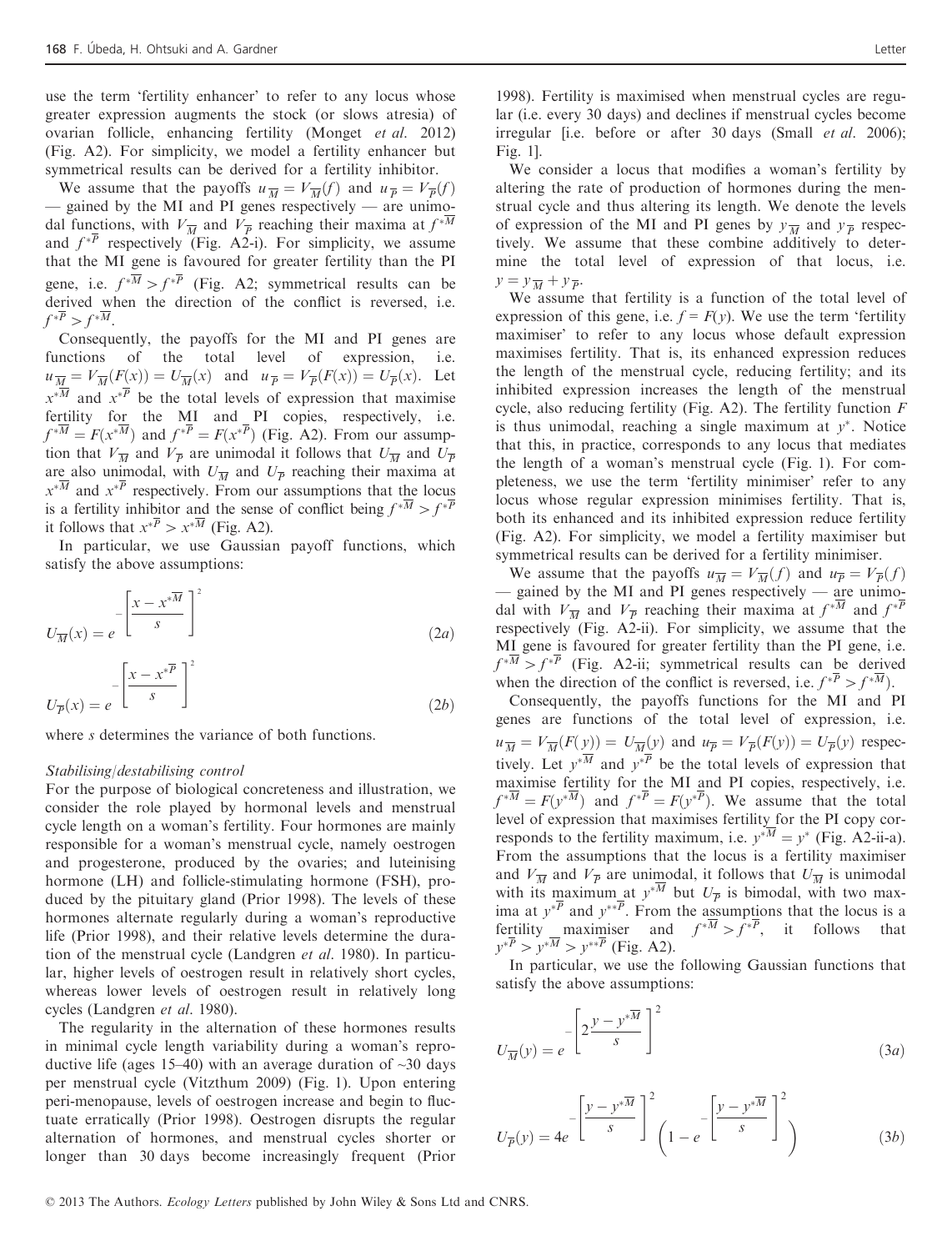#### Adaptive dynamics

We assume that level of gene expression at any time is a random variable with a uniform probability distribution over a range of values defined by their lower and upper bounds. In particular, the window of expression is  $z_{\overline{M}} = [z_{\overline{M}l}, z_{\overline{M}u}]$  for the MI gene and  $z_{\overline{p}} = [z_{\overline{p}_l}, z_{\overline{p}_u}]$  for the PI gene, where  $z \in [x,$ y]. When lower and upper bounds coincide ( $z_l \approx z_u$ ), the genes exhibit the same level of expression in each menstrual cycle. When lower and upper bounds differ  $(z_1 \neq z_0)$ , the gene may exhibit a different level of expression from one menstrual cycle to the next.

Because the levels of expression of the MI and PI genes may fluctuate stochastically, the payoff of the MI and PI genes are given by the expectation taken over all possible pairs of levels of expression, that is,

$$
\overline{u}_{\overline{M}} = \int_{z_{\overline{P}l}}^{z_{\overline{P}u}} \int_{z_{\overline{M}l}}^{z_{\overline{M}u}} \frac{U_{\overline{M}}(z_{\overline{M}} + z_{\overline{P}})}{(z_{\overline{P}u} + z_{\overline{P}l})(z_{\overline{M}u} + z_{\overline{M}l})} dz_{\overline{M}} dz_{\overline{P}}
$$
(4a)

$$
\overline{u}_{\overline{P}} = \int_{z_{\overline{P}l}}^{z_{\overline{P}u}} \int_{z_{\overline{M}l}}^{z_{\overline{M}u}} \frac{U_{\overline{P}}(z_{\overline{M}} + z_{\overline{P}})}{(z_{\overline{P}u} + z_{\overline{P}l})(z_{\overline{M}u} + z_{\overline{M}l})} dz_{\overline{M}} dz_{\overline{P}}
$$
(4b)

The adaptive dynamics of the window of expression of a gene is given by the dynamic system:

$$
\frac{d}{dt}\left[z\,\overline{M}_l,z\,\overline{M}_u,z\,\overline{p}_l,z\,\overline{p}_u\right] = \left[\frac{\partial\,\overline{u}_{\overline{M}}}{\partial z\,\overline{M}_l},\frac{\partial\,\overline{u}_{\overline{M}}}{\partial z\,\overline{m}_u},\frac{\partial\,\overline{u}_{\overline{p}}}{\partial z\,\overline{p}_l},\frac{\partial\,\overline{u}_{\overline{p}}}{\partial z\,\overline{p}_u}\right] \tag{5}
$$

We assume that there is a lower bound at 0 in our evolutionary dynamics, since gene-expression levels cannot be negative. In practice, this is done by fixing negative time-derivatives to 0 as required. Given a set of initial conditions, we use equation (5) to generate Fig. 3.

Qualitatively similar results are obtained using an alternative modelling approach, namely formulating payoff matrices

Figure 3 Adaptive dynamics of gene expression. We consider the cases when gene expression exerts: (a) directional control of fertility (in particular, a fertility inhibitor), with payoff functions characterised by  $x^{M} = 1.00$ ,  $x^{P} = 0.75$  and  $s = 0.3$  or  $s = 0.9$ ; and (b) stabilising control of fertility (fertility maximiser), with payoff functions characterised by  $x^*$ <sup> $\frac{x^*M}{s}$ </sup> = 1.00 and  $s$  = 0.3 or  $s$  = 0.9. In each case, the first row represents the evolution of parent-of-origin-conditional gene expression over time. We consider that gene expression can take any value within a range (shadowed area) determined by its lower and upper bounds (continuous lines) with equal probability (uniform probability density). We assume that there are initially no differences between the MI and PI genes, and both are expressed within the range [0.45, 0.55] whose combined expression [0.90, 1.10] is approximately optimal for the MI gene,  $x^*$ <sup>M</sup> = 1. The second row represents the evolution of parent-of-origin expected payoff over time. Insets illustrate the payoff functions.

for each gene and finding the evolutionarily stable strategy (ESS) for each game (see Appendix).

#### RESULTS

#### Battleground model

For consistency with the Grandmother Hypothesis, and for the purpose of concreteness and illustration, we will focus on female-biased dispersal as the driver of intragenomic conflict



© 2013 The Authors. Ecology Letters published by John Wiley & Sons Ltd and CNRS.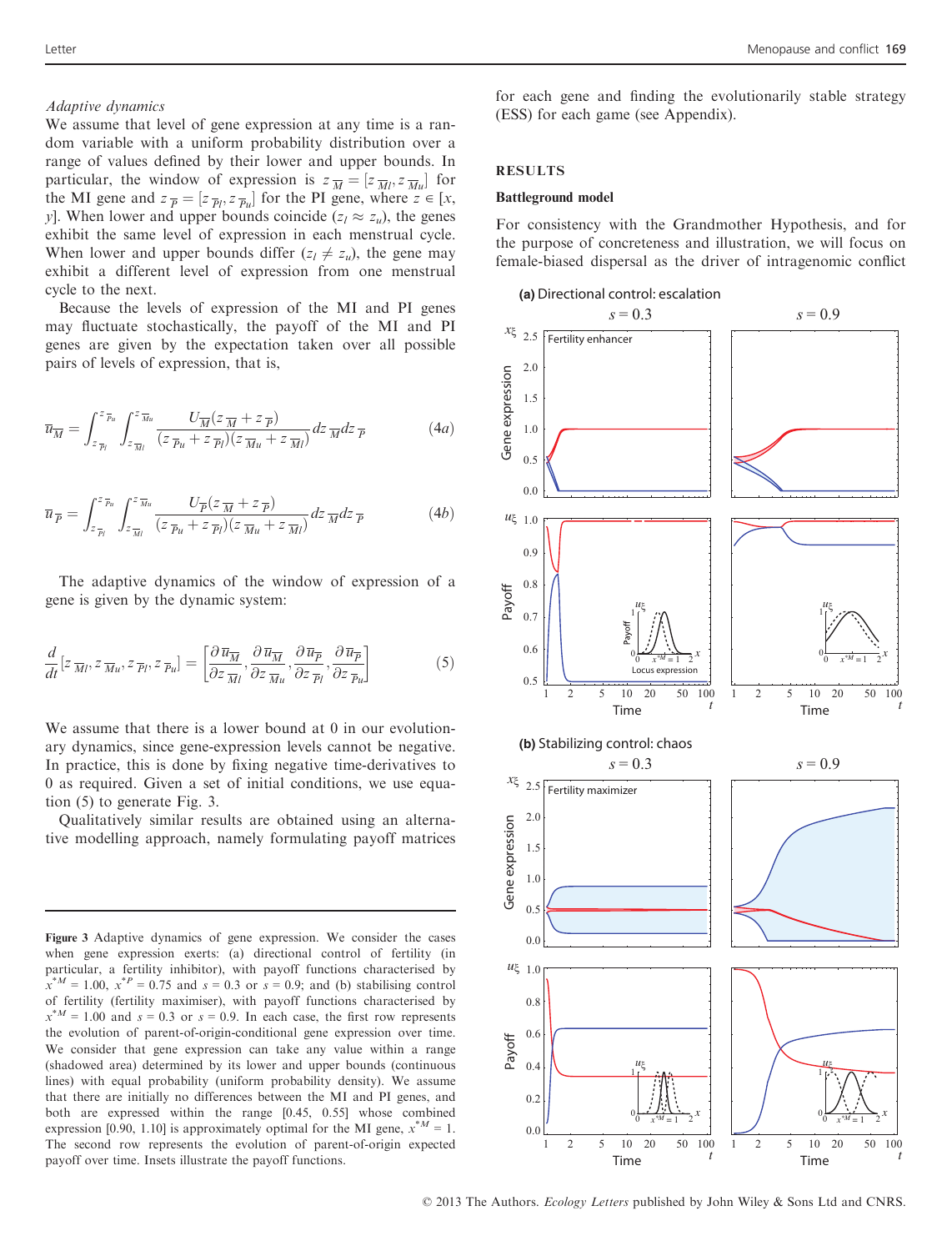over menopause. However, the same results will be found for any ecology resulting in females being more related to her neighbours through their PI genes (namely, male-biased adult mortality and/or variance in reproductive success), and symmetrical results for any ecology resulting in females being more related to their neighbours through their MI genes (namely, female-biased adult mortality and/or variance in reproductive success).

Consistent with the Grandmother Hypothesis (Cant & Johnstone 2008), we find that female-biased dispersal  $(d_f > d_m)$  with monogamy ( $\alpha \approx \beta$ ) leads to women having a lower potential for sterility early in reproductive life, which then monotonically increases with age (i.e.  $S_{t+1} > S_t$  for all t; Fig. 2). Moreover, this qualitative pattern also holds both for MI and PI genes (i.e.  $S_{\overline{M}|t+1} > S_{\overline{M}|t}$  and  $S_{\overline{P}|t+1} > S_{\overline{P}|t}$  for all t; Fig. 2). However, the potential for sterility is always higher for a woman's PI genes and lower for her MI genes (i.e.  $S_{\overline{P}|t} > S_{\overline{M}|t}$  for all t; Fig. 2). Consequently, the menopause threshold will be crossed at different ages for these two sets of genes (i.e.  $t^{*P} < t^{*M}$  such that  $S_{\overline{p}|_{\mathcal{F}}\overline{p}} = S_{\overline{M}|\mathcal{F}} = S^*$ , resulting in intragenomic conflict over fertility during the intervening ages (Fig. 2). That is, for  $t \lt t^{*P}$ , both sets of genes are favoured to maintain fertility (no conflict); for  $t^{*P} \le t \le t^{*M}$ , the PI genes are favoured to reduce fertility while MI genes are favoured to increase fertility (conflict); and for  $t > t^{*M}$ , both sets of genes are favoured to suppress fertility (no conflict; Fig. 2).

Our model predicts that there is conflict between PI and MI genes during the approach to menopause (peri-menopause) (Fig. 2). We suggest that peri-menopause initiates when the PI genes cross their menopause threshold (i.e. at age  $t^{*P}$ ) and terminates in actual menopause by the time that the MI genes cross their menopause threshold (i.e. at age  $t^m \le t^{*M}$ ). Hence, intragenomic conflict could play an important role in explaining the unpleasant symptoms observed during peri-menopause.

Finally, our model predicts that greater female-biased dispersal  $(d_f' > d_f > d_m)$  leads to a shorter window of conflict preceding menopause  $[t^{*M}(d_f') - t^{*P}(d_f') < t^{*M}(d_f) - t^{*P}(d_f)],$ and a smaller degree of conflict  $[S_{\overline{P}|t}(d'_f) - S_{\overline{M}|t}(d'_f) < S_{\overline{P}|t}(d_f) S_{\overline{M}|t}(d_f)$  for  $t^{*P} < t < t^{*M}$ ; Fig. 2. We therefore predict that, in populations with greater female-biased dispersal, women will experience shorter and less symptomatic peri-menopause. Our model also predicts that in populations with greater femalebiased dispersal women experience menopause later in life (Fig. 2).

#### Resolution models

# Directional control and escalation

When the locus is a fertility enhancer, our battleground model predicts that natural selection will favour a greater level of expression when the gene is MI (e.g. increasing fertility by preserving ovarian follicles) and a lower level of expression when the gene is PI (e.g. decreasing fertility by destroying ovarian follicles). Our resolution model shows that every increase in the level of expression of the MI gene is followed by a decrease in the level of expression of the PI gene (Fig. 3a). The end-point of this escalation is the self-imposed silencing of the PI gene and the expression of the MI gene at its optimal level (Fig. 4a). In contrast, when the locus is a fertility inhibitor, our battleground model predicts that natural selection will favour a greater level of expression when the gene is PI but a lower level of expression when the gene is MI. The outcome of this conflict is self-imposed silencing of the MI gene and expression of the PI gene at its optimal level. These results recover the 'loudest voice prevails' principle (Haig 1996).

Thus, our models predict that genes mediating fertility in a directional mode (i.e. fertility enhancers and fertility inhibitors) are likely to exhibit parent-of-origin differential expression with silencing of one of the genes (classic genomic



Figure 4 Resolution of conflict over menopause. We consider the cases when: (a) Gene expression exerts directional control of fertility (in particular a fertility inhibitor); (b) Gene expression exerts stabilising control of fertility (fertility maximiser). We illustrate the cases when  $s = 0.3$  and  $s = 0.9$  respectively. In each case, the first column presents the ESS level of expression for the MI (red) and PI (blue) genes during perimenopause. The second column presents the schematic representation of the ESS gene expression for each copy and each type of gene.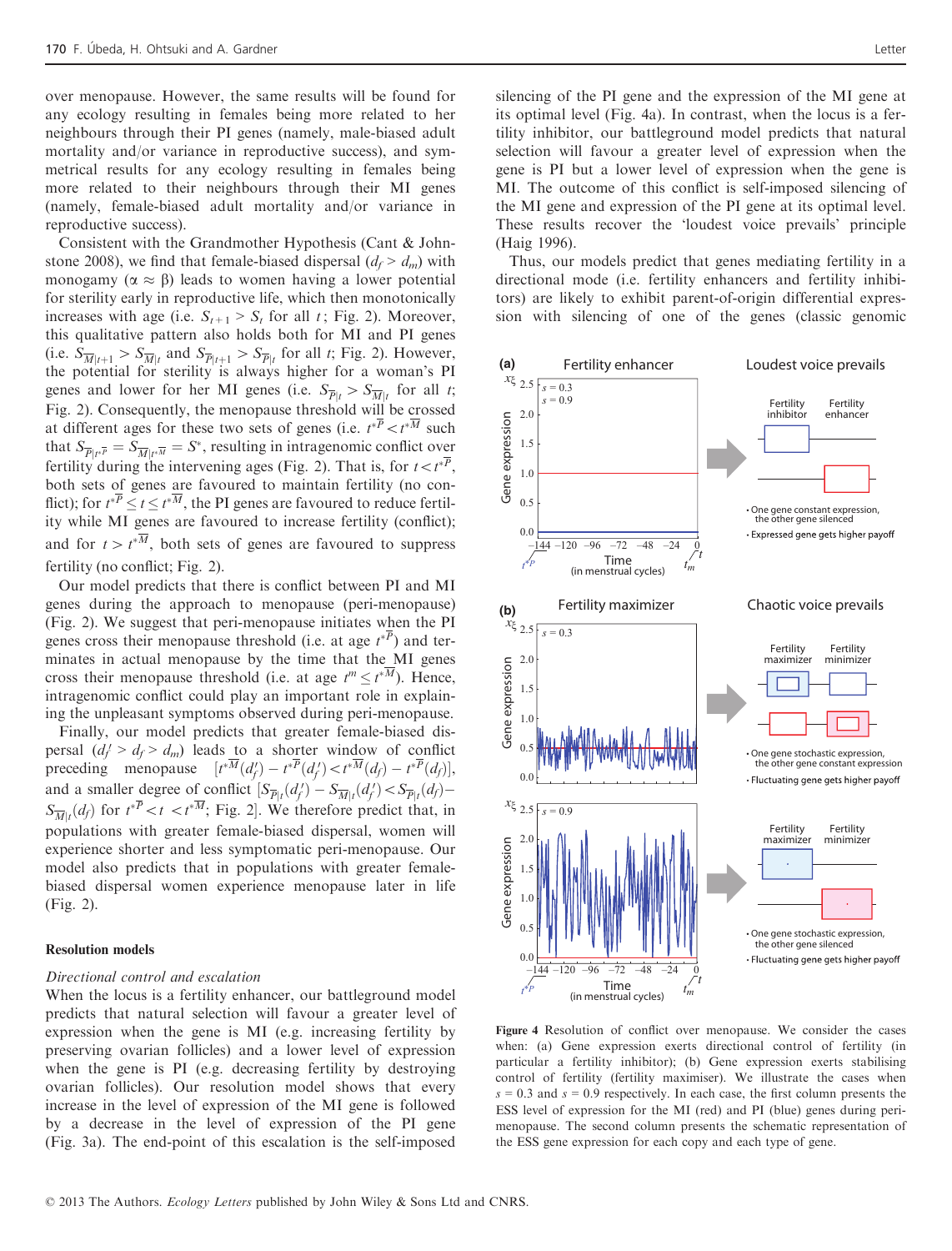imprinting). Moreover, our model predicts the direction of this asymmetry in expression: paternally silenced and maternally expressed if the gene product increases fertility during peri-menopause and delays menopause (e.g. via decelerated follicle destruction), and the reverse if the gene product reduces fertility during peri-menopause and hastens menopause (e.g. via accelerated follicle destruction) (Fig. 4a). While our model provides a resolution for the intralocus conflict, interlocus conflict between maternally expressed fertility enhancers and paternally expressed fertility inhibitors persists.

# Stabilising/destabilising control and chaos

When the locus is a fertility maximiser (in the case of genes controlling the length of menstrual cycles via oestrogen production; Fig. 1), our battleground model predicts that natural selection will favour changing the level of expression when the gene is PI (e.g. decreasing fertility by changing the length of the menstrual cycle) but maintaining the level of expression when the gene is MI (for example, maintaining fertility by maintaining the length of the menstrual cycle). Our resolution model shows that every increase in the stochasticity of expression of the PI gene is countered by a decrease in the stochasticity of expression of the MI gene (Fig. 3b). The end-point of this co-evolutionary process is stochastic expression of the PI gene within the range of values that attains the PI gene's desired fertility, and constant expression of the MI gene at a level equal to or lower than its original (Fig. 4b). Whether MI genes are ultimately silenced depends on whether the lower bound of the range of values that maximise the PI gene's fertility is sufficiently low (Fig. 4b  $s = 0.3$ ) or not (Fig. 4b  $s = 0.9$ .

In contrast, when the locus is a fertility minimiser, natural selection will favour changing the level of expression when the gene is MI but maintaining the level of expression when the gene is PI. The outcome of this conflict is a constant expression of the PI gene at equal or lower level than its original one, and the stochastic expression of the MI gene within the range of values that attains the MI gene's desired fertility. Whether PI genes are ultimately silenced depends on whether the lower bound of the range of values that maximise the MI gene's fertility is positive. As an analogy to the loudest-voiceprevails principle, we term this the 'chaotic-voice-prevails' principle.

Thus, our models predict that genes mediating fertility in a stabilising/destabilising mode (i.e. fertility maximisers and fertility minimisers) are likely to exhibit parent-of-origin differential expression with stochastic expression of one copy (a novel form of genomic imprinting). In particular, our model predicts the direction of this asymmetry: constant expression when MI but stochastic expression when PI, if changes in the gene product decrease fertility during peri-menopause (e.g. via hormonal fluctuations that shorten or lengthen the interval between menstrual cycles); and constant expression when PI but stochastic expression when MI, if changes in the gene product promote fertility during peri-menopause (Fig. 4b).

# DISCUSSION

We have shown that the ancestral ecology responsible for driving the evolution of human menopause, according to the Grandmother Hypothesis, may also drive intragenomic con-

Table 2 Imprinted genes linked to fertility and menopause

| Gene     | Imprint status-Fertility-Imprint prediction                                                                                                                                                                                                                                                                                                                                                                                                                                   | References                                                               |
|----------|-------------------------------------------------------------------------------------------------------------------------------------------------------------------------------------------------------------------------------------------------------------------------------------------------------------------------------------------------------------------------------------------------------------------------------------------------------------------------------|--------------------------------------------------------------------------|
| GNAS1    | Direct evidence shows that gene GNASI is imprinted in some human tissues, in particular maternally expressed<br>and paternally silenced in the pituitary gland and ovaries.                                                                                                                                                                                                                                                                                                   | (Hayward et al. 1998;<br>Mantovani et al. 2002;<br>Wilkins & Úbeda 2011) |
|          | A loss-of-function mutation of GNAS1 results in follicle-stimulating hormone (FSH) resistance (among other<br>symptoms) when the gene is MI but not when it is PI. FSH resistance results in reduced ovarian follicle<br>stock and premature ovarian failure. Thus a loss-of-function mutation of GNAS1 results in premature<br>ovarian failure when MI but not when PI. Greater expression of GNAS1 contributes to greater fertility<br>thus acting as a fertility enhancer. | (Nakamoto et al. 1998;<br>Weinstein et al. 2001;<br>Persani et al. 2010) |
|          | Our model predicts that GNAS1 will be paternally silenced in tissues affecting fertility, prediction supported<br>by the evidence of imprinting in GNAS1.                                                                                                                                                                                                                                                                                                                     |                                                                          |
| DLX5     | Direct evidence shows that <i>DLX5</i> is imprinted in humans; maternally expressed and paternally silenced.                                                                                                                                                                                                                                                                                                                                                                  | (Horike et al. 2005;<br>Miyano et al. 2008)                              |
|          | Mutant mice that are monoallelic for DLX5 experience reduced fertility and early follicular exhaustion that<br>results in premature ovarian failure. Given that expression of DLX5 contributes to greater fertility,<br>this locus can be classified as a fertility enhancer.                                                                                                                                                                                                 | (Bouhali et al. 2011)                                                    |
|          | Our model predicts that DLX5 will be paternally silenced, prediction supported by the evidence of<br>imprinting in $DLX5$ .                                                                                                                                                                                                                                                                                                                                                   |                                                                          |
| $WTI-AS$ | The antisense transcript of gene $WT1$ ( $WT1-AS$ ) is imprinted in humans, in particular paternally expressed<br>and maternally silenced. The antisense transcript antagonises the sense transcript of the same<br>parental origin.                                                                                                                                                                                                                                          | (Dallosso et al. 2004)                                                   |
|          | WTI knockout mice develop without the establishment of an ovarian reserve and are non-viable. Given that<br>expression of WT1 contributes to establishing an ovarian reserve, this locus can be classified as a fertility<br>enhancer and its antisense as a fertility inhibitor.                                                                                                                                                                                             | (Wilhelm & Englert 2002;<br>Monget et al. 2012)                          |
|          | Our model predicts that WTI-AS will be maternally silenced, prediction supported by the evidence of<br>imprinting in $WT1-AS$ .                                                                                                                                                                                                                                                                                                                                               |                                                                          |

Summary of the evidence linking imprinted genes to menopause.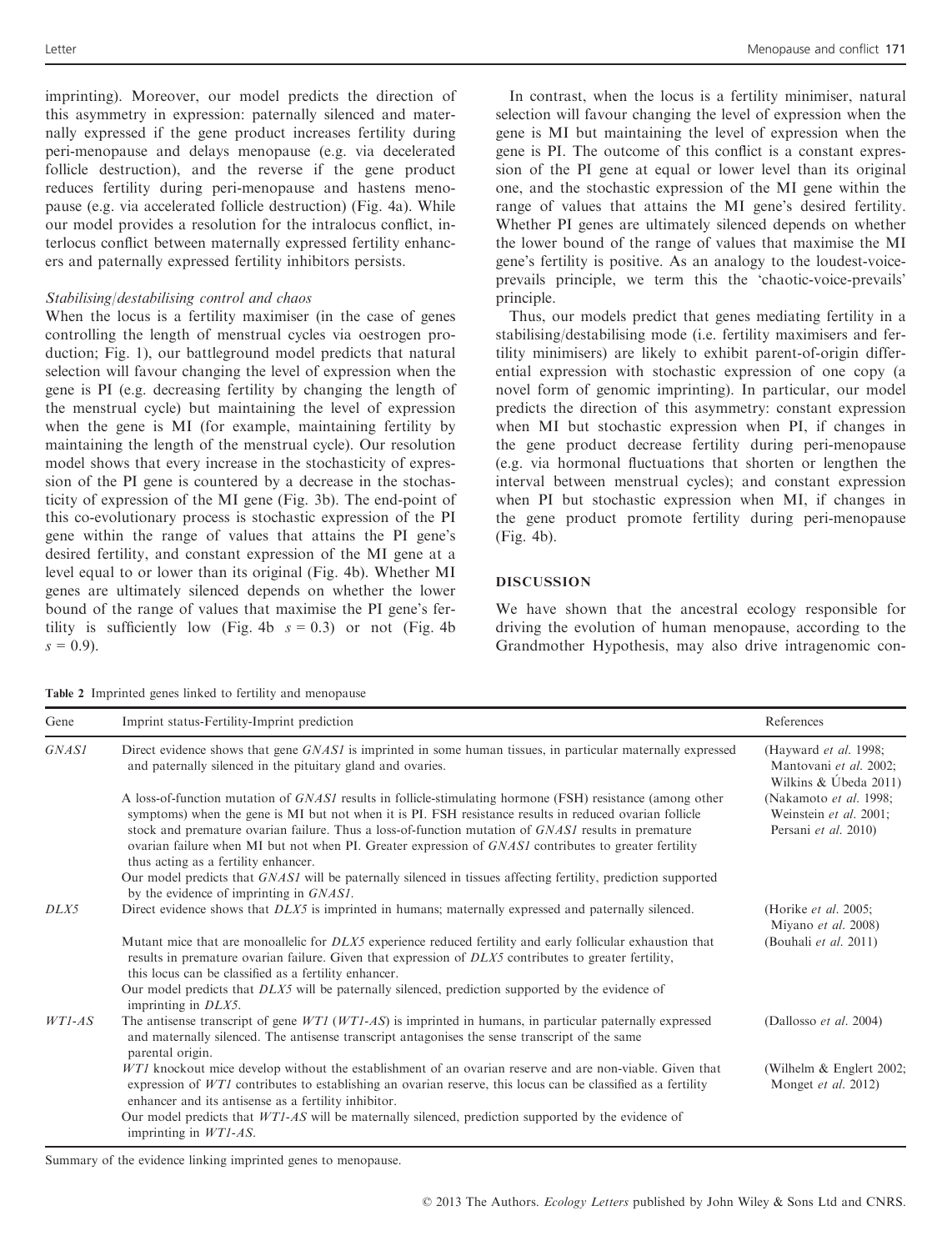flict between a woman's MI and PI genes over her fertility during peri-menopause and the timing of her menopause. We suggest that a woman's menopause is characterised by the struggle between her PI genes, which are favoured to end her reproductive capacity, and her MI genes, which are favoured to maintain her reproductive capacity. Under this view, several of the unpleasant symptoms associated with peri-menopause may be explained by intragenomic conflict arising as a consequence of human ecology.

As a result of this intragenomic conflict, we predict that genes underpinning peri-menopause will show different patterns of expression when MI and PI. Specifically, we predict that genes mediating fertility during the menopausal transition will exhibit two patterns of expression: (1) silencing of one copy and expression of the other, when determining fertility in a directional manner (resulting from the loudest-voice-prevails principle); and (2) stable expression of one copy and random expression of the other, when determining fertility in a stabilising manner (resulting from the chaotic-voice-prevails principle).

If ancestral human populations exhibited female-biased dispersal, then we predict that those genes whose greater expression promotes fertility (fertility enhancers) during perimenopause will be paternally silenced and maternally expressed, whereas those genes whose greater expression reduces fertility (fertility inhibitors) will be maternally silenced and paternally expressed. This might be the case for genes mediating the stock of ovarian follicles and the rate of atresia at the onset of peri-menopause, when follicle destruction accelerates (Cant & Johnstone 2008). These predictions provide a first evolutionary explanation for why autosomal genes GNAS1, DLX5 and WT1-AS controlling ovarian follicle stock as fertility enhancers appear to be maternally expressed and paternally silenced in agreement with our model predictions (see Table 2 and references therein). Recently, the maternally expressed gene  $KCNQI$  (Wilkins & Úbeda 2011) has been associated with age of menopause (Spencer et al. 2013), although its specific role remains unknown. In addition, conflict between fertility-enhancing and fertility-inhibiting loci can explain the overexpression of antagonistic genes that mediate fertility. This could provide an explanation for those menopausal symptoms that appear to work at cross-purposes.

Moreover, we predict that those genes whose lower or greater expression reduces fertility (fertility maximisers) will exhibit random fluctuations in expression when PI but constant expression when MI. This may be the case for genes that mediate the production of oestrogen during the menstrual cycle. Hormonal deregulation results in shorter or longer menstrual cycles at the onset of peri-menopasue, ensuing the increased volatility of the cycle length (Fig. 1) (Santoro et al. 1996; Prior 1998, 2006; Douma et al. 2005). This prediction provides a first evolutionary explanation for the erratic endocrinology observed during peri-menopause. This hormonal fluctuation is responsible for many of the unpleasant symptoms experienced during peri-menopause (Avis et al. 2001; Gold *et al.* 2001; Prior 2006). We suggest this novel form of gene expression may also illuminate other turbulent phases of human life history in which the allocation of resources from the individual to her relatives, and vice versa, undergoes a major shift.

We predict that women whose ancestors evolved in populations with lower female bias in dispersal will experience greater conflict over fertility during peri-menopause (manifesting as more severe symptoms) and earlier menopause than women whose ancestors evolved in populations with higher female bias in dispersal (Fig. 2). Our model suggests that the observed variability between ethnic groups in peri-menopausal symptoms and age of menopause may be explained by ecological differences in their ancestral populations.

In particular, vaso-motor symptoms — hot flushes and night sweats — are the most common symptoms experienced by peri-menopausal women (Avis et al. 2001). They are caused by large fluctuations in oestrogen levels (Prior 1998). The incidence of vaso-motor symptoms is 2.5 times lower among Japanese Americans than among African Americans (after controlling for confounding factors like body mass index, smoking habits, among others) (Gold et al. 2000; Avis et al. 2001), lending support to the idea that Japanese Americans experience less severe fluctuations in oestrogen levels than do African Americans.

Premature ovarian failure refers to menopause before the age of 40 and affects 5–10% of menopausal women (Toniolo 2006). It is caused mainly by early depletion of the ovarian follicle stock due to low initial stock or accelerated atresia (Toniolo 2006; Persani et al. 2010). The prevalence of premature ovarian failure among Japanese Americans is ten times lower than between Hispanic and African Americans (Luborsky et al. 2003), lending support to the idea that Japanese Americans experience later menopause than Hispanic and African Americans. Empirical evidence does show that Japanese Americans experience later menopause (median 51.8 years) than do other ethnic groups (Gold *et al.* 2001; Henderson et al. 2008). The median age of menopause for Caucasian Americans, after correcting for other factors, ranges between 51.2 and 51.4 years (Bromberger et al. 1997; Gold *et al.* 2001); for Hispanic Americans it is 51.0 years; and for African Americans ranges between 49.3 and 51.4 (Bromberger et al. 1997; Henderson et al. 2008).

If the female ancestors of modern Japanese Americans (i.e. located in East Asia) followed their sexual partners after mating more often than the female ancestors of modern African Americans, the predictions of our model would be consistent with the evidence for: (1) Japanese Americans experiencing less severe VMS (and the underlying hormonal fluctuations) than African Americans; and (2) Japanese Americans experiencing lower incidence of premature ovarian failure and later menopause than African Americans. However, information about the ancestral ecologies of these populations is lacking. We suggest that a proper comparative analysis of patrilocality among the ancestral populations of Japanese and African Americans is a useful avenue for future research, noting that this will be complicated by the extremely diverse ancestry of African Americans. A link between ancestral ecology and age of menopause would have direct implications for the development of personalised family planning based on a woman's ethnic background.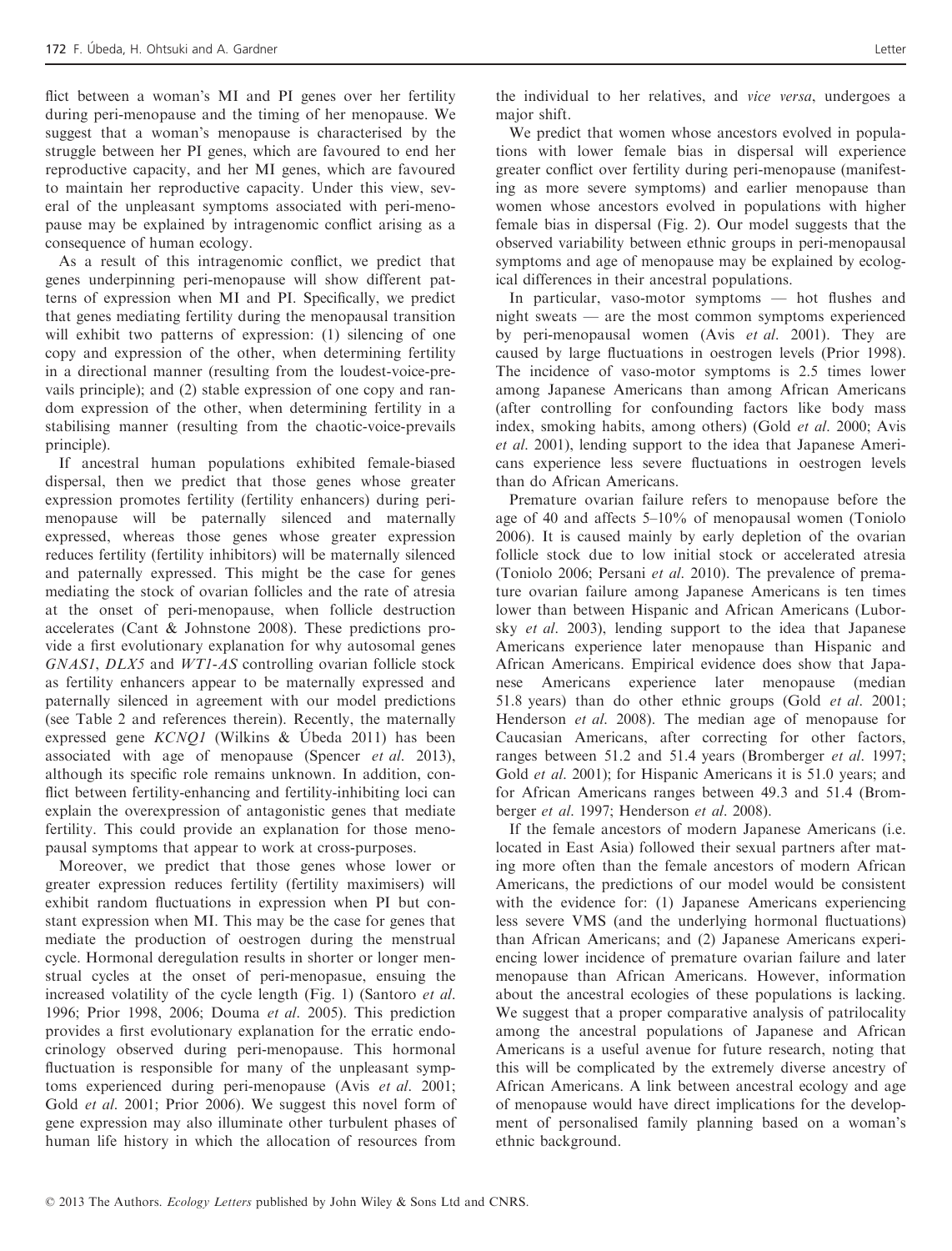Finally, our model suggests that genomic imprinting may play an important role in mediating the symptoms of perimenopause and the age of menopause, and this provides opportunities for testing the model. Under our hypothesis, peri-menopausal symptoms and age at menopause would be susceptible to epigenetic modifications. In particular, we predict that experimental silencing of paternally expressed genes will alleviate peri-menopausal symptoms and delay menopause, while silencing of maternally expressed genes will hasten menopause. This is important because the timing of menopause has implications not only for a woman's fertility but also for her health in general. A delay in the onset of menopause reduces the risk of suffering osteoporosis and cardiovascular diseases, but increases the risk of suffering breast, endometrial and ovarian cancers (Hartge 2009). Therefore, overexpression of paternally expressed genes will reduce the risk of cancer while overexpression of maternally expressed genes will increase the risk of cancer. Thus, confirmation of these predictions would have direct implications for fertility treatment and indirect implications for the management of cancers and cardiovascular diseases.

For the purpose of illustration and synthesis with the existing literature on the Grandmother Hypothesis, we have focused upon female-biased dispersal as the driver of intragenomic conflict over menopause. Evidence for female-biased dispersal in ancestral human populations comes from three sources: our closest non-human relatives, contemporary hunter gatherers and genetics [reviewed by Cant & Johnstone (Cant & Johnstone 2008)]. However, some researchers favour an unbiaseddispersal interpretation [reviewed by Cant & Johnstone (2008)]. In the event that dispersal was unbiased, other sex-specific demographies could have fuelled the intragenomic conflict, by making a female more related to her neighbours via one of her parents than the other. Specifically, our qualitative results are recovered under male-biased mortality and/or variance in reproductive success, both of which are ubiquitous in humans.

#### ACKNOWLEDGEMENTS

We thank Emma de Torres for an original source of intragenomic conflict, Chris Boake, Berni Crespi, David Haig, Manus Patten and two anonymous referees for comments, the Royal Society (AG) and JSPS KAKENHI Grant Numbers 23870009 and 25118006 (HO) for funding.

# AUTHORSHIP

FU and AG designed the study and wrote the manuscript, FU, HO and AG performed the research and provided new methods.

#### **REFERENCES**

- Alexander, R.D. (1974). The evolution of social behaviour. Annu. Rev. Ecol. Syst., 5, 325.
- Austad, S.N. (1997). Comparative aging and life histories in mammals. Exp. Gerontol., 32, 23.
- Avis, N.E., Stellato, R., Crawford, S., Bromberger, J., Ganz, P. & Cain, V. et al. (2001). Is there a menopausal syndrome? Menopausal status and symptoms across racial/ethnic groups. Soc. Sci. Med., 52, 345.
- Bouhali, K., Dipietromaria, A., Fontaine, A., Caburet, S., Barbieri, O. & Bellessort, B. et al. (2011). Allelic reduction of Dlx5 and Dlx6 results in early follicular depletion: a new mouse model of primary ovarian insufficiency. Hum. Mol. Genet., 20, 2642.
- Bromberger, J.T., Matthews, K.A., Kuller, L.H., Wing, R.R., Meilahn, E.N. & Plantinga, P. et al. (1997). Prospective study of the determinants of age at menopause. Am. J. Epidemiol., 145, 124.
- Butts, S.F. & Seifer, D.B. (2010). Racial and ethnic differences in reproductive potential across the life cycle. Fertil. Steril., 93, 681.
- Cant, M.A. & Johnstone, R.A. (2008). Reproductive conflict and the separation of reproductive generations in humans. *Proc. Natl Acad. Sci.* USA, 105, 5332.
- Dallosso, A.R., Hancock, A.L., Brown, K.W., Williams, A.C., Jackson, S. & Malik, K. et al. (2004). Genomic imprinting at the WT1 gene involves a novel coding transcript (AWT1) that shows deregulation in Wilms' tumours. Hum. Mol. Genet., 13, 405.
- Douma, S.L., Husband, C., O'Donnell, M.E., Barwin, B.N. & Woodend, A.K. (2005). Estrogen-related mood disorders - Reproductive life cycle factors. Adv. Nurs. Sci., 28, 364.
- Faddy, M.J., Gosden, R.G., Gougeon, A., Richardson, S.J. & Nelson, J.F. (1992). Accelerated disappearance of ovarian follicles in midlife implications for forecasting menopause. Hum. Reprod., 7, 1342.
- Ferrell, R.J., O'Connor, K.A., Rodriguez, G., Gorrindo, T., Holman, D. J. & Brindle, E. et al. (2005). Monitoring reproductive aging in a 5-year prospective study: aggregate and individual changes in steroid hormones and menstrual cycle lengths with age. Menopause, 12, 567.
- Gold, E.B., Sternfeld, B., Kelsey, J., L.Brown, C., Mouton, C. & Reame, N. et al. (2000). Relation of demographic and lifestyle factors to symptoms in a multi-racial/ethnic population of women 40-55 years of age. Am. J. Epidemiol., 152, 463.
- Gold, E.B., Bromberger, J., Crawford, S., Samuels, S., Greendale, G.A. & Harlow, S.D. et al. (2001). Factors associated with age at natural menopause in a multiethnic sample of midlife women. Am. J. Epidemiol., 153, 865.
- Gosden, R.G. & Telfer, E. (1987). Numbers of follicles and oocytes in mammalian ovaries and their allometric relationships. J. Zool., 211, 169.
- Haig, D. (1996). Placental hormones, genomic imprinting, and maternalfetal communication. J. Evol. Biol., 9, 357.
- Hartge, P. (2009). Genetics of reproductive lifespan. Nat. Genet., 41, 637.
- Hawkes, K., O'Connell, J.F., Jones, N.G.B., Alvarez, H. & Charnov, E.L. (1998). Grandmothering, menopause, and the evolution of human life histories. Proc. Natl Acad. Sci. USA, 95, 1336.
- Hayward, B.E., Kamiya, M., Strain, L., Moran, V., Campbell, R. & Hayashizaki, Y. et al. (1998). The human GNAS1 gene is imprinted and encodes distinct paternally and biallelically expressed G proteins. Proc. Natl Acad. Sci. USA, 95, 10038.
- Henderson, K.D., Bernstein, L., Henderson, B., Kolonel, L. & Pike, M.C. (2008). Predictors of the timing of natural menopause in the multiethnic cohort study. Am. J. Epidemiol., 167, 1287.
- Horike, S., Cai, S.T., Miyano, M., Cheng, J.F. & Kohwi-Shigematsu, T. (2005). Loss of silent-chromatin looping and impaired imprinting of DLX5 in Rett syndrome. Nat. Genet., 37, 31.
- Johnstone, R.A. & Cant, M.A. (2010). The evolution of menopause in cetaceans and humans: the role of demography. Proc. Biol. Sci., 277, 3765.
- Jones, E.C. & Krohn, P.L. (1961). Relationships between age, numbers of oocytes and fertility in virgin and multiparous mice. J. Endocrinol., 21, 469.
- Jones, N.G.B., Hawkes, K. & O'Connell, J.F. (2002). Antiquity of postreproductive life: are there modern impacts on hunter-gatherer postreproductive life spans? Am. J. Hum. Biol., 14, 184.
- Jones, K.P., Walker, L.C., Anderson, D., Lacreuse, A., Robson, S.L. & Hawkes, K. (2007). Depletion of ovarian follicles with age in chimpanzees: similarities to humans. Biol. Reprod., 77, 247.
- Lahdenpera, M., Lummaa, V., Helle, S., Tremblay, M. & Russell, A.F. (2004). Fitness benefits of prolonged post-reproductive lifespan in women. Nature, 428, 178.